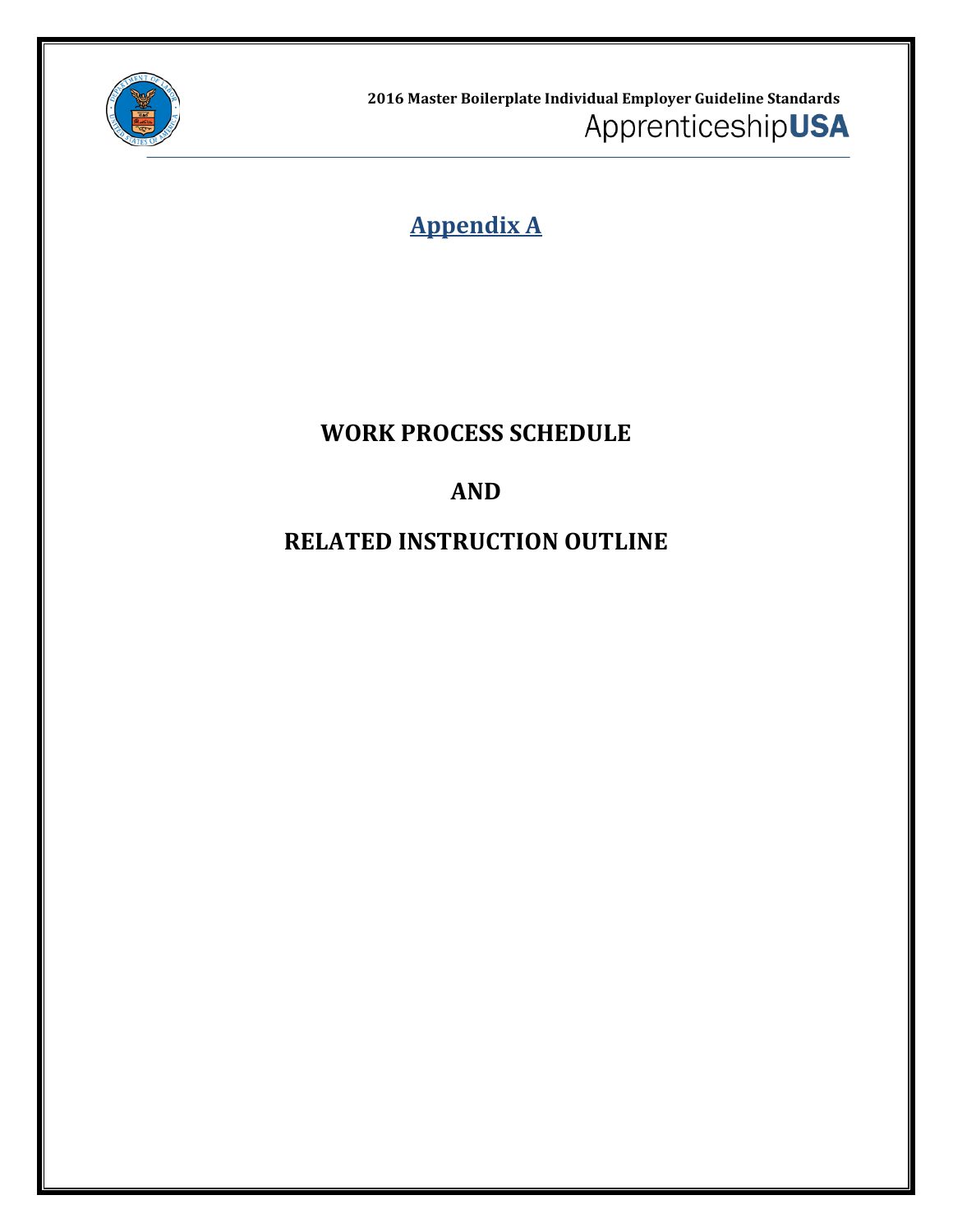

### **Appendix A**

#### **WORK PROCESS SCHEDULE OCCUPATION TITLE O\*NET-SOC CODE: \_\_\_\_\_ RAPIDS CODE: \_\_\_\_\_**

This schedule is attached to and a part of these Standards for the above identified occupation.

#### **1. TYPE OF OCCUPATION**

Time-based  $\Box$  Competency-based  $\Box$  Hybrid

#### **2. TERM OF APPRENTICESHIP**

The term of the occupation is \_\_\_\_\_\_ years with an OJL attainment of \_\_\_\_ hours, supplemented by the minimum required \_\_\_\_\_ hours of related instruction.

#### **3. RATIO OF APPRENTICES TO JOURNEYWORKERS**

The apprentice to journeyworker ratio is: Apprentice(s) to Journeyworker(s).

#### **4. APPRENTICE WAGE SCHEDULE**

Apprentices shall be paid a progressively increasing schedule of wages based on either a percentage or a dollar amount of the current hourly journeyworker wage rate, which is:  $\_\_$ .

#### **4-Year Term Example:**

| 1 <sup>st</sup> | $6$ months + hours = | 2nd        | $6$ months + hours = |
|-----------------|----------------------|------------|----------------------|
| 3rd             | $6$ months + hours = | 4th        | $6$ months + hours = |
| 5 <sup>th</sup> | $6$ months + hours = | 6th        | $6$ months + hours = |
| 7 <sup>th</sup> | $6$ months + hours = | <b>Rth</b> | $6$ months + hours = |
|                 |                      |            |                      |

#### **5. WORK PROCESS SCHEDULE** (See attached Work Process Schedule)

The sponsor may modify the work processes to meet local needs prior to submitting these Standards to the appropriate Registration Agency for approval.

#### **6. RELATED INSTRUCTION OUTLINE** (See attached Related Instruction Outline)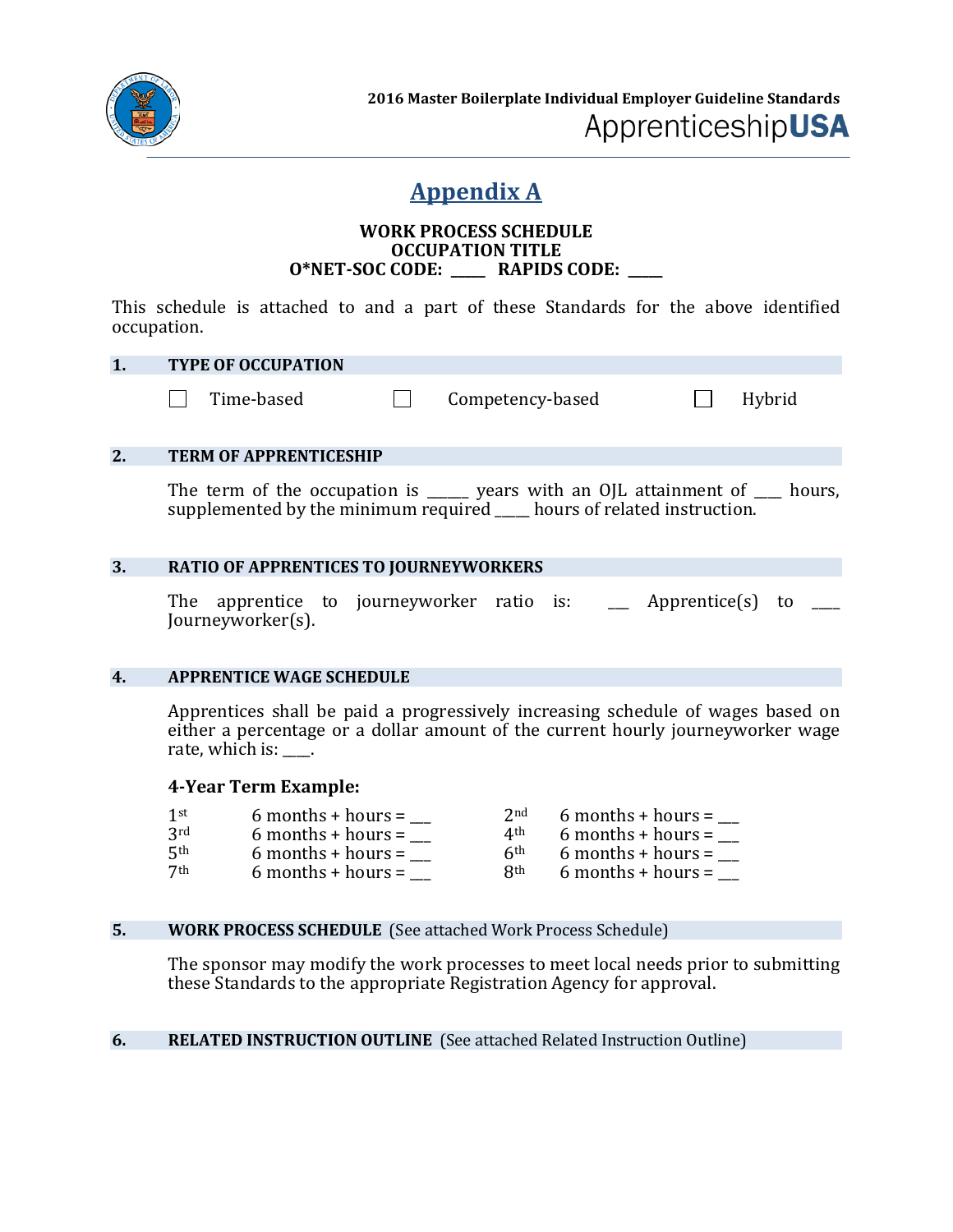

### **Appendix A**

**WORK PROCESS SCHEDULE Occupation Title O\*NET-SOC CODE: RAPIDS CODE: APPROXIMATE** 

**HOURS**

**PLEASE PROVIDE THE WORK PROCESSES**

**TOTAL MINIMUM HOURS**